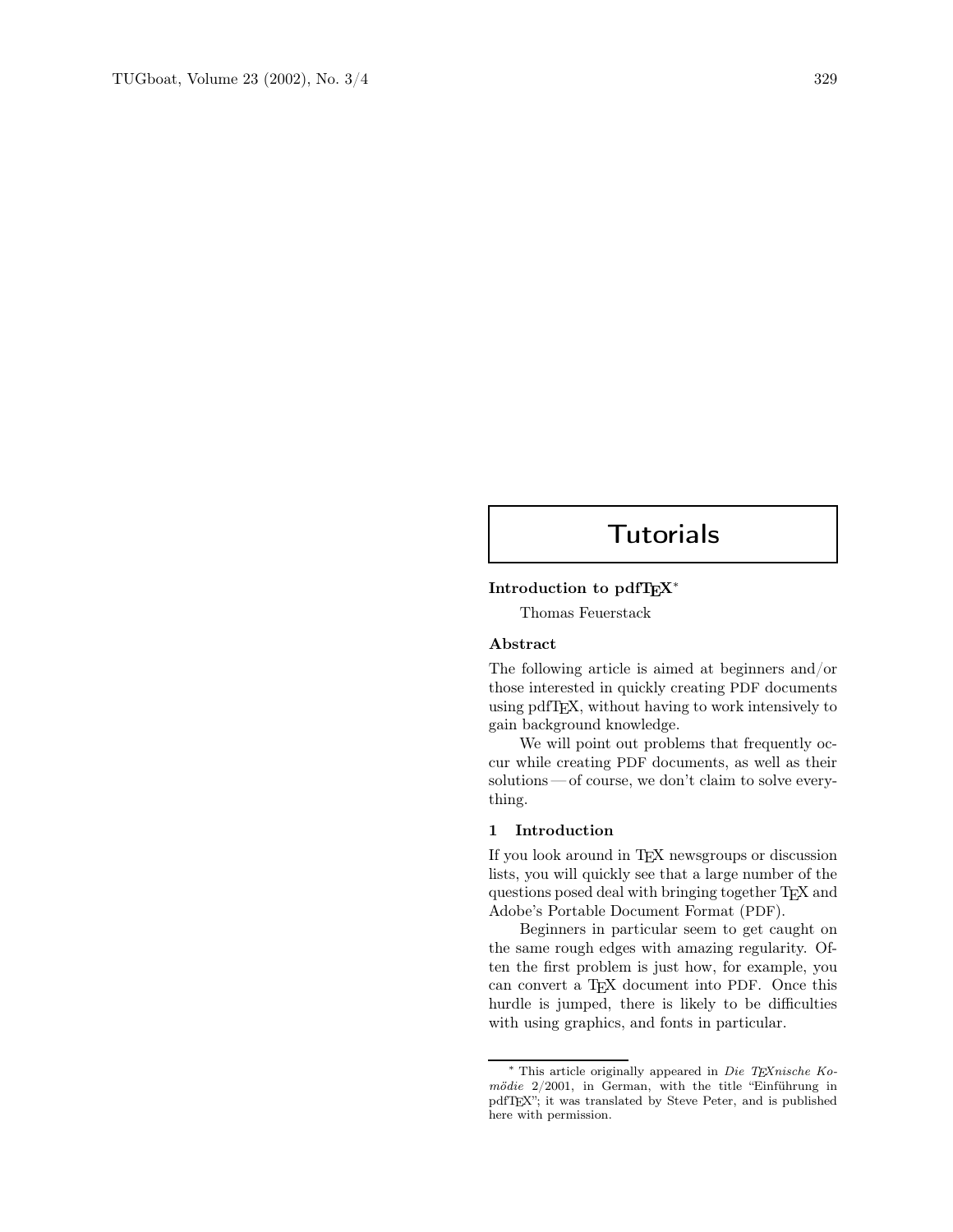

Figure 1: Even if not all roads lead to PDF, at least there are several.

In brief: most of these "rough edges" are easy to master with simple techniques — as long as you know what to do. This article is for those who aren't (yet) in the know.

## 2 From TEX/LATEX to PDF

It is well-known that all roads lead to Rome, nothing is impossible, and only you can make yourself happy. It therefore shouldn't be surprising that there isn't just one way to put your T<sub>E</sub>X file on the road to PDF, but more than a half dozen ways, given a bit of creativity; Figure 1 gives a roadmap.

In principle, we can differentiate roughly the two following ways.

- The classic way: The document is T<sub>E</sub>Xed as usual and converted to PDF with the aid of a special driver (e.g., dvipdfm) or via PostScript (dvips followed by ps2pdf or Distiller).
- The elegant way: pdfTEX creates the PDF format you want directly from your document — and without further detours.

Since the second alternative is usually not only faster to describe, but also in fact faster to use, let's concentrate on it.

## 3 12 characters to make your document "portable"

Simply put \pdfoutput=1 in the preamble of your document, and instead of the usual DVI file, you'll get PDF. If however, you get neither PDF nor DVI,

| 百国                   |                                                                                                                                                                                                                                                                     |        | <b>BSTeX.pdf</b>                                                                                                                                                                                                                                                                                                                                                                                                                                                           | 同                |
|----------------------|---------------------------------------------------------------------------------------------------------------------------------------------------------------------------------------------------------------------------------------------------------------------|--------|----------------------------------------------------------------------------------------------------------------------------------------------------------------------------------------------------------------------------------------------------------------------------------------------------------------------------------------------------------------------------------------------------------------------------------------------------------------------------|------------------|
| File                 | <b>Document</b><br>View<br>Edit                                                                                                                                                                                                                                     | Window |                                                                                                                                                                                                                                                                                                                                                                                                                                                                            | Help             |
| 戍                    | 圖<br>旧<br>e<br>d4                                                                                                                                                                                                                                                   |        | $D D D P$<br>$T - 5$<br>@ 100%<br>$- 0$                                                                                                                                                                                                                                                                                                                                                                                                                                    |                  |
| Þ<br>b<br>Thumbrials | <b>B</b> Bookmark<br><sup>1</sup> Introduction<br>Skeletons in the Clos<br><b>Reserved Characters</b><br>Characters Not on th<br>Put on a Happy Face<br>Footnotes<br><b>Tabular Material</b><br>It's All Greek to Me.<br>Page Break Indicator<br>Books About TeX an |        | Steve Peter<br>2nd June 2003<br><b>Contents</b><br>1 Introduction<br>1.1 Space, the Final Frontier.<br>2 Skeletons in the Closet<br><b>Reserved Characters</b><br>57<br>4 Characters Not on the Keyboard<br>4.1 Accentuate the Positive<br>4.3<br>4.5 Them Funny Indo-European Characters<br>Put on a Happy Face<br>6 Footnotes<br><b>Tabular Material</b><br><b>S</b> It's All Greek to Me<br>Page Break Indicators (Cowgill Volume)<br>87<br>10 Books About TFX and BTEX | я<br>ł<br>Б<br>8 |
|                      |                                                                                                                                                                                                                                                                     |        | Introduction<br>1<br>Typing documents for processing by TzX or BTzX is quite straightforward,<br>if you keep a few simple principles in mind. The main thing to remember is<br>that you are entering text into a plain ASCII file, so anything that deviates                                                                                                                                                                                                               |                  |

Figure 2: The result of the hyperref package.

but an error message on your screen: Undefined control sequence..., then you've tried to run (as you previously did) latex instead of pdflatex. You should change this right away.

Just by adding \pdfoutput=1 you got the desired effect; you can find the whole set of specific pdfTEX sequences in [6]. With just a little more effort (29 characters to be exact) you can drastically increase the effectiveness of your PDF output.

Including \usepackage[pdftex]{hyperref} as the last package in the preamble of your T<sub>E</sub>X file not only causes PDF output, but also gives you the following functionality for free:

- All tables, such as table of contents, table of figures, etc., will automatically be linked to the text. Clickable text is shown surrounded by a colored frame.
- A list of PDF bookmarks is created from the structure of the table of contents. Using these bookmarks in a manner similar to the table of contents itself, you can quickly navigate to various parts of the text.
- Cross references within the text, like footnotes, indices, etc., are hyperlinked to the text.

If you now load your freshly-made PDF document into Adobe Reader (or any other PDF reader, for that matter), it might already look like Figure 2.

#### 4 Of course hyperref can do much more

By using a selective set of hyperref options you can tweak the appearance of your PDF document to almost the smallest detail. The options, as is usual in declaring L<sup>A</sup>TEX packages, are given in square brackets before the actual package name. We can distinguish between parameters that are simply passed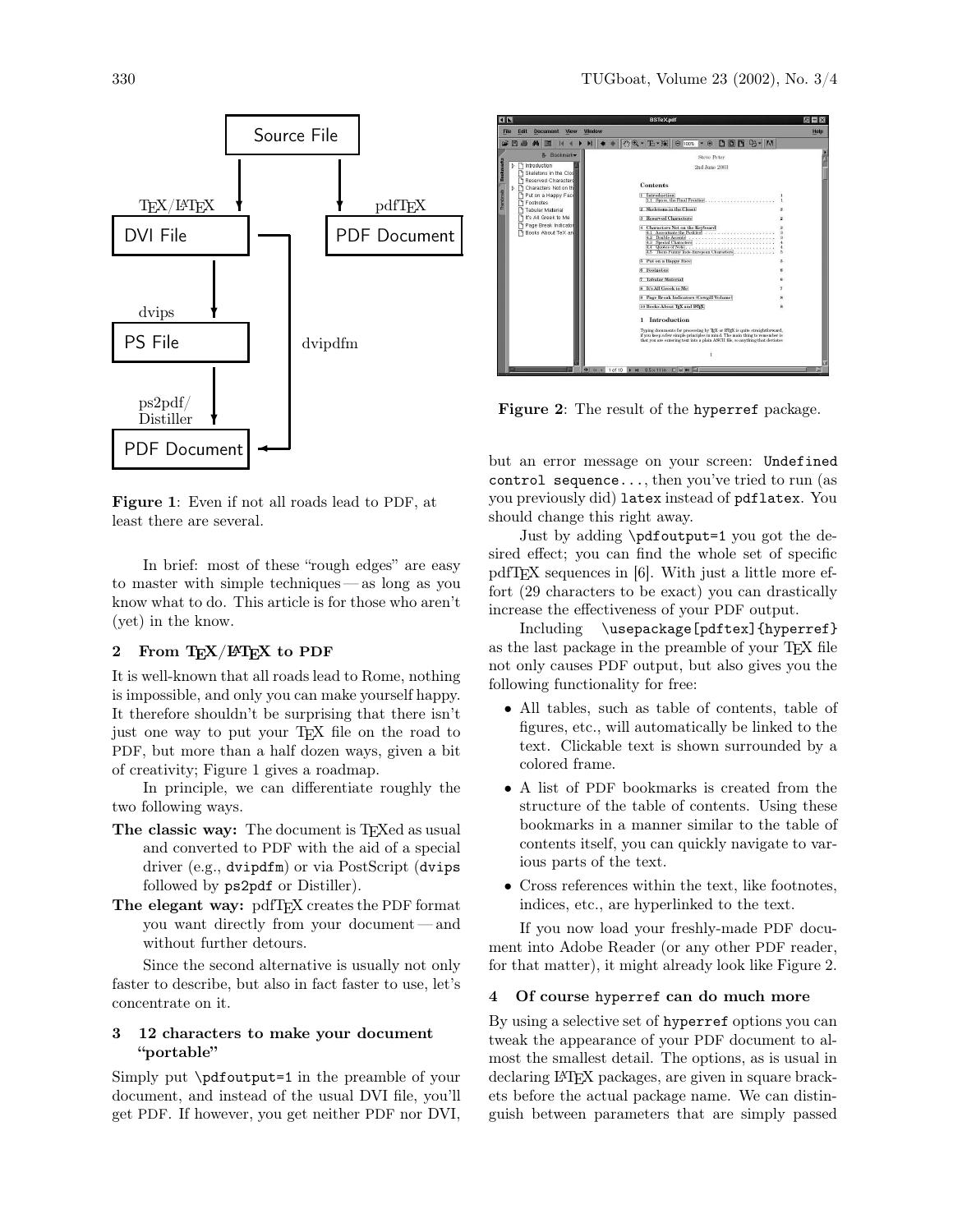in (as in the example above with the parameter pdftex), and those where the parameter requires a value, such as pdfstartview=Fit.

Thus, a typical declaration of hyperref might look like the following.

```
\documentclass{article}
```

```
\usepackage[pdftex,a5paper,%
            pdftitle={The Ducks},%
            pdfauthor={Mother Goose},%
            colorlinks=true,%
            linkcolor=blue%
           ]{hyperref}
   ...
```
\begin{document}

```
...
```
...

The complete range of all specifiable options can be found in the documentation by Sebastian Rahtz [5], with a somewhat more complete description in [4]. The possibilities described in the manuals may seem to be impossibly many, and often just as hard to understand. Therefore, let's now look at a few commonly used options more closely.

# 4.1 General options

The 'backend driver', in our case pdftex, informs the hyperref package how you want to create your PDF document. If, in spite of this article, you choose some other way to create PDFs (cf. Figure 1), you will need to change this option correspondingly.

Since there may be other L<sup>A</sup>TEX packages in the document that depend on a backend driver, for example the graphicx package, you can specify the driver as an option to \documentclass; the option is then passed to all packages that need it, and doesn't have to be given each time you call \usepackage.

The **paper size** is set to **a4paper** by default, but you can change it to a5paper, b5paper, letterpaper, legalpaper or executivepaper.

The two options draft and debug play a special role. While draft turns off all hyperref functionality, debug places into your log file additional diagnostic information.

# 4.2 Screen display and document information

Normally your document will be displayed by Acrobat Reader as in Figure 2. You can change this with the help of the following options:

pdfpagemode determines how Acrobat Reader is opened. Possible values are UseOutlines (default), to show the bookmarks in the left frame; UseThumbs, to show the individual pages as thumbnails in the left frame; None and FullScreen (synonyms), to show the document without menubar, bookmarks, thumbnails, or a left frame in general.

The zoom factor of the document can furthermore be configured by the following:

pdfstartview sets the size of the page first displayed (normally page 1, but that can be changed with pdfstartpage). Possible values are Fit, to show the whole page; FitH, to fit the width of the page in the window; or FitB, to fit the width of the contents to the window.

pdfview determines the viewing size of a page that is opened via hyperlink. The possible values are the same as those for pdfstartview; by default it is the same viewing size as the previous page.

The additional information about the document, accessed in Acrobat Reader with the menu command File – Document Properties – Summary, typically includes the document title, the author's name, as well as keywords to enable automated searches.

You can set these values with options such as pdftitle, pdfauthor, pdfkeywords, . . . Our list of options is getting slowly but surely longer.

\documentclass{article}

```
...
```

```
\usepackage[pdftex,a5paper,%
           pdftitle={The Ducks},%
           pdfauthor={Mother Goose},%
           pdfkeywords={Ducks Fowl},%
           pdfpagemode=FullScreen,%
           pdfstartview=FitB%
           ]{hyperref}
```
\begin{document}

...

...

# 4.3 Configuring bookmarks

You can turn off automatic creation of bookmarks with bookmarks=false, which (as you learned in the last section) means that the option pdfpagemode is set to None.

Only top level bookmarks are typically shown; to see lower bookmarks, you have to manually "expand" the hierarchy. You can change that with the bookmarksopen=true option, which will cause the entire bookmark tree to be displayed.

If the bookmarks become a bit too prominent when you do that, you can reach a usable compromise with the bookmarksopenlevel option.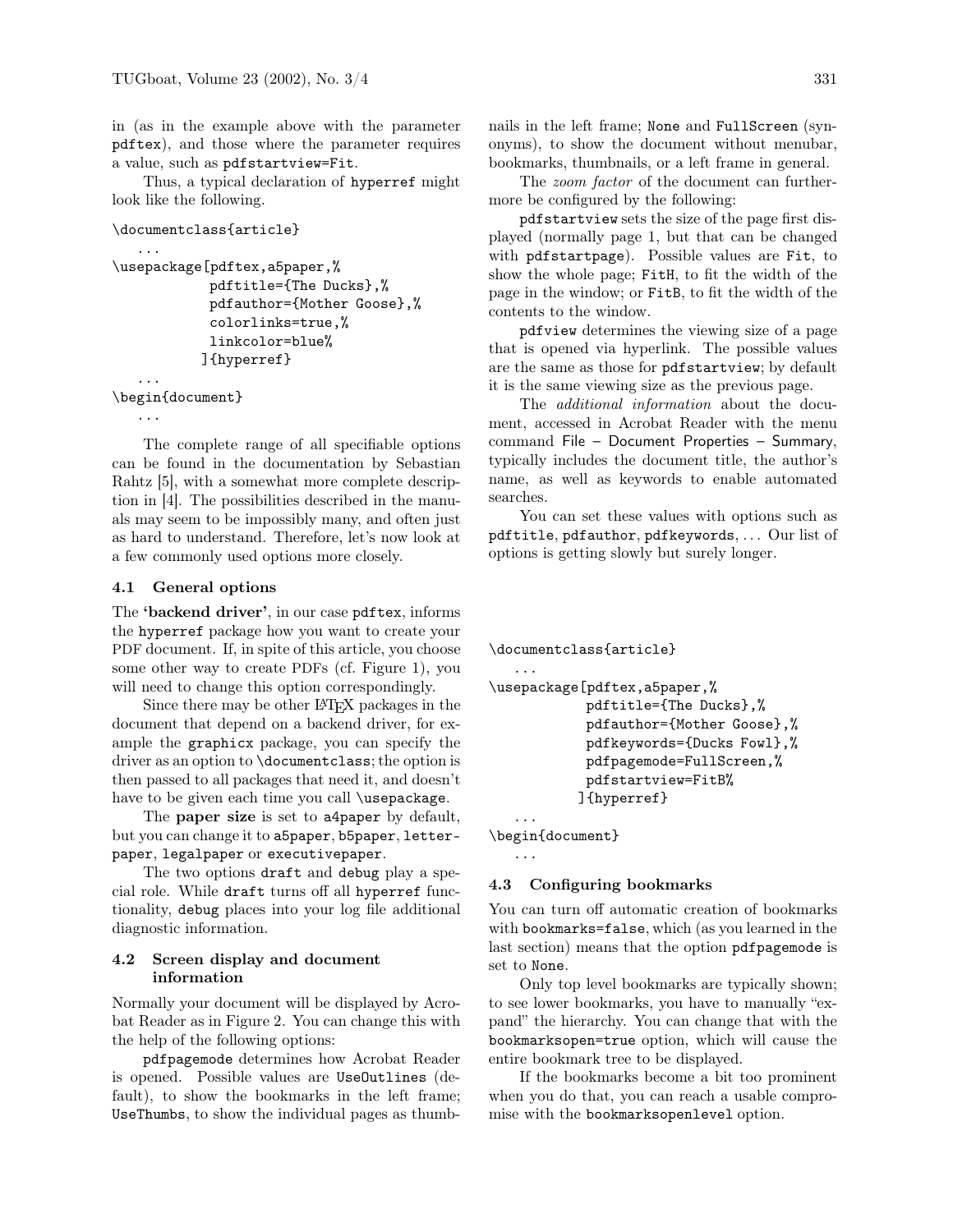# 4.4 Colors

As you will quickly see, links created by hyperref are colored. Links are colored differently depending on the type of reference — for example, internal links (like in the table of contents) are red, blue for web links or email addresses, green for links to the bibliography, and so forth.

The options citebordercolor (bibliography), linkbordercolor ("normal" links), urlbordercolor (web links and email), etc., override the default color values. You enter the color you want as three RGB values, which must be  $0 \leq RGB \leq 1$ . For example, linkbordercolor={0 0 1} will change the standard red of "normal" links to blue.

The width and style of the link box can be configured via pdfborder, which also requires a numeric triplet. pdfborder={0 0 5} changes the line from 1 point to 5 points, with the result that you can hardly see the text.

Especially interesting effects can be achieved by adding an optional parameter to the numeric triplet. For instance, pdfborder={0 0 1 [3]} creates a box with a 1 point border that is broken the higher the value of the optional parameter, the longer the breaks in the line.

colorlinks=true removes the box around the link (which pdfborder={0 0 0} will also do), but the text of the link is now colored. The color scheme for boxes is also valid for colored text links, and can be changed with the options linkcolor, citecolor, urlcolor, etc.

What's good about this is that for changing colors used for text, you can use the color names in the color package; in other words, a declaration such as linkcolor=blue works just fine.

What's not so nice about this is that when you print, colored text is of course printed in color, which means the table of contents is red, or gray on a blackand-white printer.

# 4.5 Global settings

Settings that are the same for several documents need not be entered each time via the \usepackage declaration. They can instead be placed into a systemwide hyperref.cfg file.

For example, if all of our documents use colorlinks and the "normal" link color should be blue, the following will accomplish it:

```
%% hyperref.cfg: Global Settings
\hypersetup{colorlinks=true,%
        linkcolor=blue,%
        pdfproducer={Birds-of-a-Feather},%
        pdfstartview=FitB}
```
Then the list of options for the hyperref package can be reduced to only those needed just for this document.

```
\documentclass{article}
```

```
...
\usepackage[pdftex,a5paper,%
           pdftitle={The Ducks},%
           pdfauthor={Mother Goose},%
            pdfkeywords={Ducks Fowl}%
```
]{hyperref}

... \begin{document}

```
...
```
Options passed in the \usepackage declaration override options from the hyperref.cfg file that have the same name.

## 5 Your own links

Although the hyperref package already automatically links for you almost everything in a TEX document that ought to be, you may actually want to add your own links to it. Links to URLs (i.e., to Web or email addresses) and document-internal links should be differentiated.

Links to URLs can be made quite simply with the command \href.

A new day dawns in \href{http://www.fburg.com}{Featherburg}, home of the richest \href{mailto:d.duck@fburg.com}{duck} in the world.

In the example above, the words Featherburg and duck are colored according to the setting given by colorlinks. By clicking on Featherburg we will probably land on the home page of the city; by clicking on duck you can send D. Duck an email but don't bother asking for money!

For hyperlinks within a document you need to specify both the \hypertarget and \hyperlink. With \hypertarget you define a jump location (also known as an anchor), which \hyperlink will then target.

In order to protect his financial interests D. Duck has lived in a \hypertarget{trove}{safe}for decades.

... ''Let's go'', the safecrackers shouted,

''Today it's the

\hyperlink{trove}{tightwad}'s turn!".

In this example, the word tightwad is made clickable — using the mouse button will send us directly to the safe. The connection between link and target is made by the freely-chosen word trove.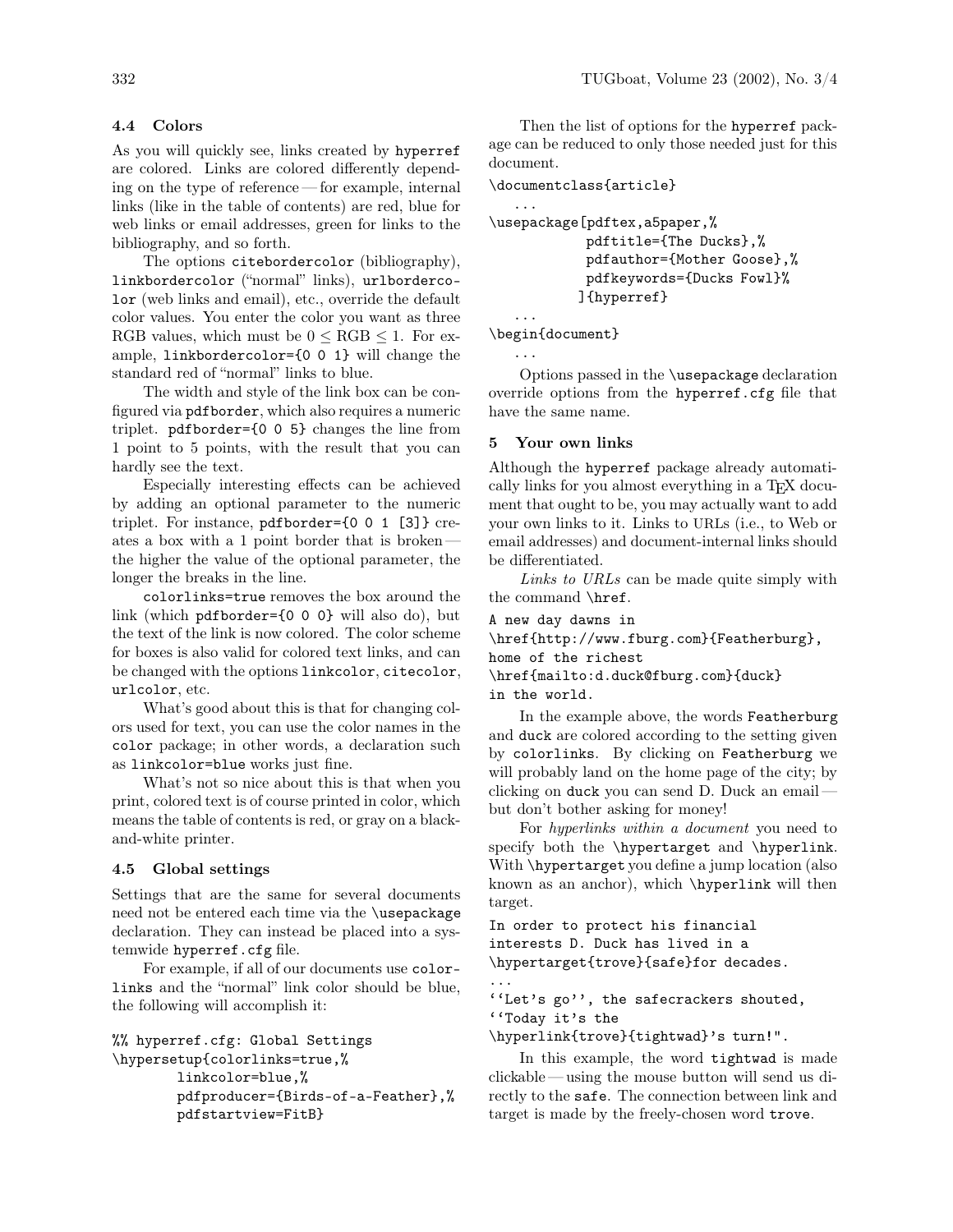# 6 Inclusion of graphics

Conventional wisdom has it that a picture is worth a thousand words — which has lead many an author to the conclusion that the value of their work would increase according to the number of graphics it contained.

The most complicated graphic that a pdfT<sub>E</sub>X user puts into their document is generally the first one. So let's start at the beginning.

If you have aready put graphics into your "normal" L<sup>A</sup>TEX documents, ideally you should find there the following constructs:

```
\documentclass{article}
  ...
\usepackage{graphicx}
  ...
\begin{document}
  ...
If we want to use examples from the world
of comics, we can include pictures.
\begin{figure}
\includegraphics{entenhausen.eps}
\end{figure}
```
...

After you put your document on the road to PDF by including the hyperref package, your first \includegraphics command [1] will likely cause an error. pdfTEX directly supports the inclusion of JPEG, PDF and PNG graphic files — but not EPS!

I started a new paragraph here to allow you some more time to let the shock sink in. For years, you've struggled to get all the necessary graphics into Encapsulated PostScript, and now this.

Not to try your patience further, but I want to offer here an explanation of why this is, and not unnecessarily; note quite simply that pdfTEX has considerable difficulty (to put it kindly) with Post-Script constructs of any sort, including the beloved package pstricks.

But keep your chin up, and to close this section, consider the following:

- In the future, you won't have to spend any more time converting to EPS, since most graphics programs directly support the formats given above.
- For those cases where you already have EPS pictures included, but don't have copies in any of the above-mentioned formats, in most cases the epstopdf converter, which ought to be included in every TEX installation, will handle the conversion.

## 7 Fonts and typefaces

Finally! You're using the hyperref package, and you've got it all configured just as you like it, all your graphics are cleanly converted for pdfTEX, and your document doesn't have any errors when you TEX it. We're almost to the holy grail.

All too often though, you're coming down the home stretch, and then Acrobat Reader offers something frightful: the typeface looks as if instead of the usual T<sub>F</sub>X fonts, the font Horror is being used.

If you didn't really choose Horror as your base font (thereby being quite happy with the typeface), then the cause is probably the following:

TEX normally uses the so-called packed or bitmap fonts (e.g., cmr10.pk), which cause Acrobat no small amount of difficulty for screen display. pdfTFX automatically avoids this issue, in that instead of bitmaps, it uses outline-based PostScript varieties of Computer Modern (fonts are the principal case where the PDF needs the PostScript construct). You can recognize this in the log file near the end of a pdfTEX run when you see messages like:

 $\ldots$ <cmr10.pfb><cmbx12.pfb> $\ldots$ 

To come back to the chewed-up screen representation of your document, the cause is usually in the preamble of your document, more specifically in the declaration

## \usepackage[T1]{fontenc}

with which you want, among other things, to improve hyphenation<sup>1</sup>, but instead of Computer Modern it embeds the EC fonts which are not included in PostScript form in most TEX installations, by default. A sure confirmation of this hypothesis is when pdfTEX writes to the log file messages like <...ecrm1000.pk>.

Considering the question of which is preferable, better hyphenation or beautiful screen appearance, the answer must of course be "both!" We have several possibilities to choose from:<sup>2</sup>

- Instead of the usual TEX fonts, use the standard PostScript fonts (Times, Helvetica, etc.), via \usepackage{times} for example. Possibly also use the txfonts (Times) or pxfonts (Palatino) to get companion symbols.
- If you (as I) are dependent on a typical T<sub>EX</sub> layout, invest \$150 (including shipping) and get the European Modern Fonts from Y&Y.

<sup>1</sup> This is useful for continental hyphenation, but is not necessary for hyphenation in English.

<sup>2</sup> Two other notable possibilities have been developed since this article was originally written: The cm-super and Latin Modern PostScript font collections.